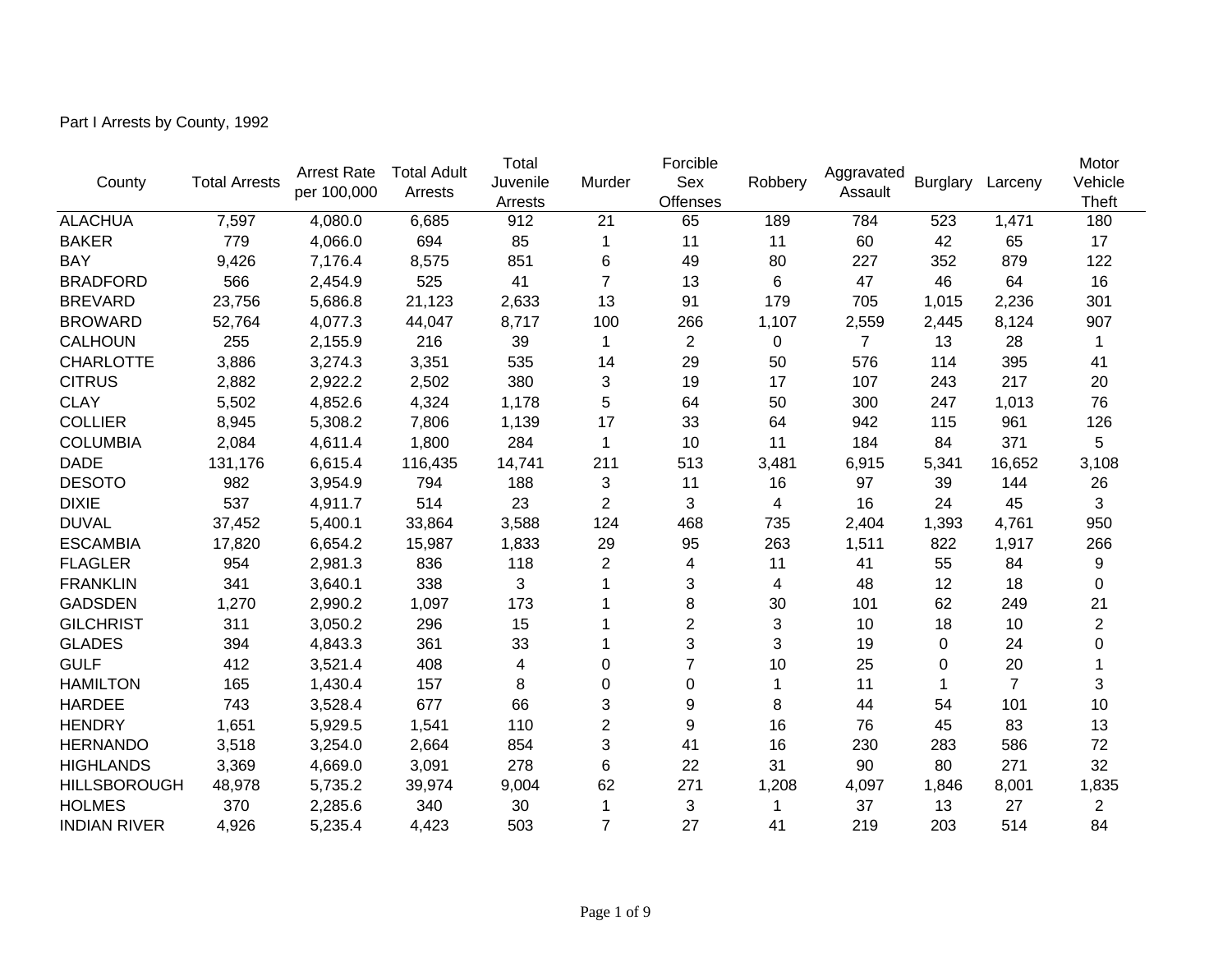Part I Arrests by County, 1992

| County            | <b>Total Arrests</b> | <b>Arrest Rate</b><br>per 100,000 | <b>Total Adult</b><br>Arrests | Total<br>Juvenile<br>Arrests | Murder         | Forcible<br>Sex<br><b>Offenses</b> | Robbery          | Aggravated<br>Assault | <b>Burglary</b> | Larceny | Motor<br>Vehicle<br><b>Theft</b> |
|-------------------|----------------------|-----------------------------------|-------------------------------|------------------------------|----------------|------------------------------------|------------------|-----------------------|-----------------|---------|----------------------------------|
| <b>JACKSON</b>    | 1,083                | 2,543.6                           | 1,002                         | 81                           | 8              | $\overline{2}$                     | 15               | 86                    | 69              | 142     | 30                               |
| <b>JEFFERSON</b>  | 467                  | 3,785.1                           | 388                           | 79                           | 5              | 3                                  | 19               | 45                    | 19              | 45      | 6                                |
| <b>LAFAYETTE</b>  | 128                  | 2,288.6                           | 122                           | 6                            | $\mathbf 0$    | $\overline{0}$                     | $\mathbf 0$      | 15                    | 4               | 4       | 0                                |
| <b>LAKE</b>       | 4,967                | 3,055.1                           | 4,132                         | 835                          | $\overline{7}$ | 30                                 | 82               | 242                   | 257             | 583     | 76                               |
| LEE               | 11,571               | 3,298.4                           | 9,636                         | 1,935                        | 30             | 86                                 | 262              | 573                   | 764             | 1,576   | 240                              |
| <b>LEON</b>       | 12,370               | 6,106.5                           | 9,590                         | 2,780                        | 13             | 82                                 | 197              | 668                   | 948             | 2,387   | 432                              |
| LEVY              | 895                  | 3,259.6                           | 819                           | 76                           | 1              | 9                                  | 11               | 41                    | 24              | 45      | 21                               |
| <b>LIBERTY</b>    | 199                  | 3,614.2                           | 187                           | 12                           | $\pmb{0}$      |                                    | $\boldsymbol{2}$ | 12                    | 10              | 8       |                                  |
| <b>MADISON</b>    | 522                  | 3,064.5                           | 498                           | 24                           | $\mathbf 0$    | $\overline{2}$                     | $\mathbf 0$      | 15                    | $\overline{7}$  | 10      | $\overline{2}$                   |
| <b>MANATEE</b>    | 15,033               | 6,742.3                           | 13,547                        | 1,486                        | 42             | 73                                 | 229              | 1,023                 | 648             | 1,656   | 322                              |
| <b>MARION</b>     | 10,590               | 5,124.8                           | 9,056                         | 1,534                        | 18             | 68                                 | 151              | 509                   | 678             | 733     | 144                              |
| <b>MARTIN</b>     | 4,354                | 4,145.4                           | 3,837                         | 517                          | 4              | $\,6$                              | 56               | 207                   | 158             | 692     | 40                               |
| <b>MONROE</b>     | 9,629                | 11,892.4                          | 9,429                         | 200                          | 15             | 30                                 | 57               | 843                   | 204             | 655     | 40                               |
| <b>NASSAU</b>     | 1,741                | 3,822.5                           | 1,563                         | 178                          | 10             | 23                                 | 22               | 86                    | 37              | 216     | 18                               |
| <b>OKALOOSA</b>   | 5,165                | 3,443.4                           | 4,502                         | 663                          | 9              | 28                                 | 32               | 232                   | 252             | 533     | 86                               |
| <b>OKEECHOBEE</b> | 2,303                | 7,404.7                           | 2,059                         | 244                          | $\overline{2}$ | 10                                 | 23               | 129                   | 107             | 164     | 26                               |
| <b>ORANGE</b>     | 42,384               | 5,947.5                           | 38,416                        | 3,968                        | 63             | 213                                | 520              | 1,750                 | 1,051           | 2,883   | 302                              |
| <b>OSCEOLA</b>    | 4,427                | 3,696.6                           | 3,808                         | 619                          | 6              | 34                                 | 59               | 308                   | 293             | 588     | 83                               |
| PALM BEACH        | 48,913               | 5,453.1                           | 43,931                        | 4,982                        | 29             | 142                                | 736              | 3,180                 | 1,738           | 4,668   | 511                              |
| <b>PASCO</b>      | 9,978                | 3,437.4                           | 8,694                         | 1,284                        | 18             | 49                                 | 56               | 395                   | 477             | 1,036   | 163                              |
| <b>PINELLAS</b>   | 36,778               | 4,272.9                           | 29,862                        | 6,916                        | 61             | 195                                | 539              | 2,131                 | 1,990           | 5,864   | 639                              |
| <b>POLK</b>       | 26,963               | 6,406.3                           | 25,291                        | 1,672                        | 69             | 172                                | 447              | 1,254                 | 1,172           | 3,001   | 254                              |
| <b>PUTNAM</b>     | 4,100                | 6,051.5                           | 3,841                         | 259                          | 51             | 53                                 | 78               | 472                   | 250             | 365     | 27                               |
| ST. JOHNS         | 3,260                | 3,687.1                           | 2,984                         | 276                          | $\overline{7}$ | 14                                 | 54               | 232                   | 161             | 426     | 84                               |
| <b>ST. LUCIE</b>  | 8,934                | 5,621.1                           | 7,920                         | 1,014                        | 39             | 42                                 | 113              | 1,291                 | 519             | 860     | 187                              |
| <b>SANTA ROSA</b> | 3,275                | 3,721.9                           | 2,865                         | 410                          | $\mathbf 1$    | 23                                 | 12               | 126                   | 133             | 224     | 53                               |
| <b>SARASOTA</b>   | 16,819               | 5,931.5                           | 15,028                        | 1,791                        | 18             | 78                                 | 125              | 807                   | 706             | 1,655   | 226                              |
| <b>SEMINOLE</b>   | 13,509               | 4,416.6                           | 11,906                        | 1,603                        | 20             | 30                                 | 165              | 649                   | 496             | 1,724   | 115                              |
| <b>SUMTER</b>     | 893                  | 2,701.4                           | 766                           | 127                          | 4              | 24                                 | 13               | 65                    | 55              | 117     | 31                               |
| <b>SUWANNEE</b>   | 789                  | 2,862.6                           | 722                           | 67                           | 3              | 10                                 | 4                | 38                    | 28              | 131     | 5                                |
| <b>TAYLOR</b>     | 827                  | 4,746.3                           | 774                           | 53                           | 3              | 4                                  | 8                | 44                    | 28              | 78      | 10                               |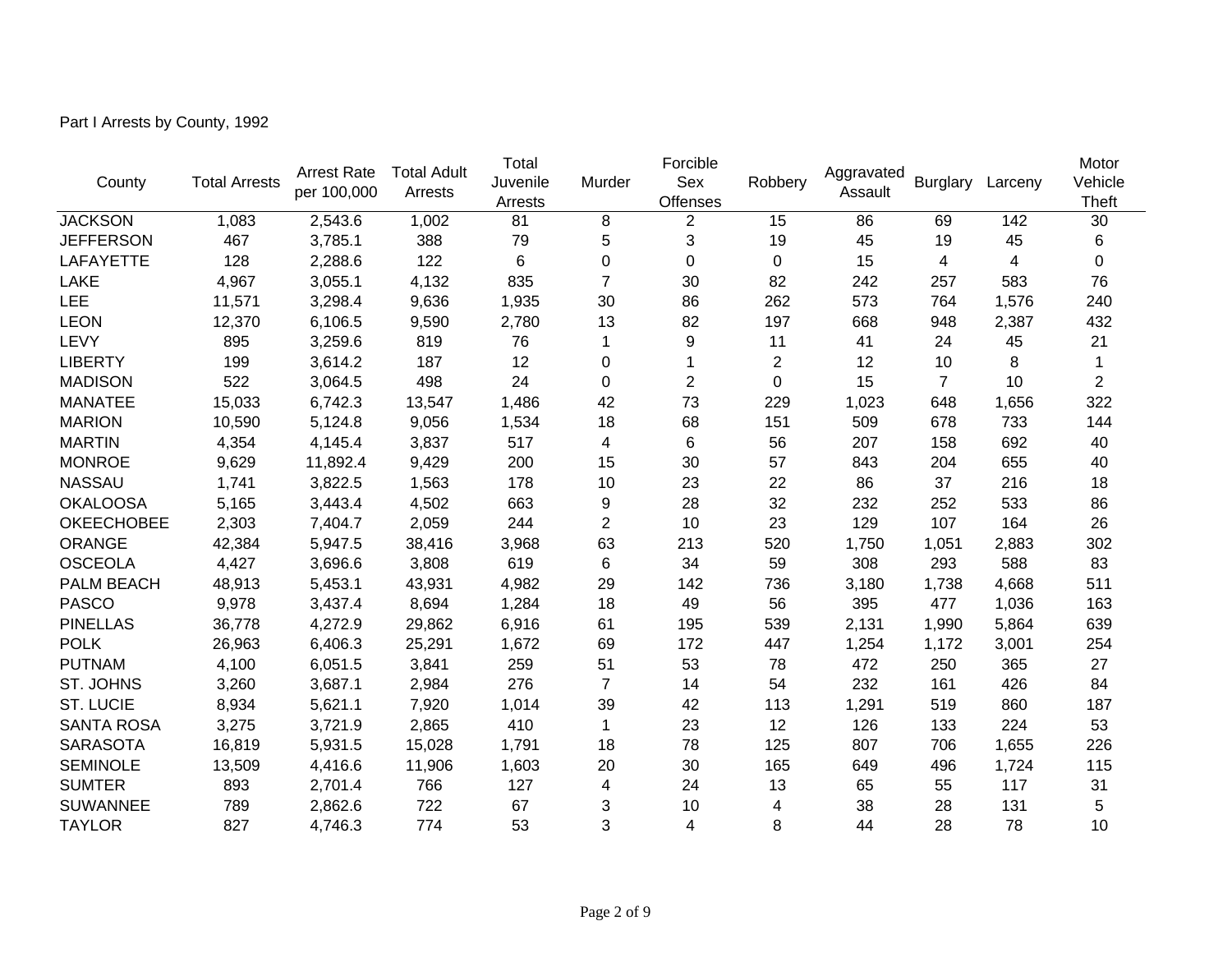Part I Arrests by County, 1992

| County            | <b>Total Arrests</b> | <b>Arrest Rate</b><br>per 100,000 | Total Adult<br>Arrests | Total<br>Juvenile<br>Arrests | Murder | Forcible<br>Sex<br><b>Offenses</b> | Robbery | Aggravated<br>Assault | <b>Burglary</b> | Larcenv | Motor<br>Vehicle<br><b>Theft</b> |
|-------------------|----------------------|-----------------------------------|------------------------|------------------------------|--------|------------------------------------|---------|-----------------------|-----------------|---------|----------------------------------|
| UNION             | 254                  | 2,219.9                           | 226                    | 28                           |        |                                    |         | 10                    | 10              | 43      |                                  |
| <b>VOLUSIA</b>    | 26,101               | 6,797.4                           | 23,370                 | 2,731                        | 37     | 135                                | 317     | 998                   | 694             | 2,592   | 347                              |
| <b>WAKULLA</b>    | 683                  | 4,659.3                           | 608                    | 75                           |        | 9                                  |         | 71                    | 63              | 31      | 19                               |
| <b>WALTON</b>     | 957                  | 3,223.4                           | 891                    | 66                           |        |                                    |         | 56                    | 41              | 82      | 10                               |
| <b>WASHINGTON</b> | 461                  | 2.644.3                           | 417                    | 44                           |        |                                    |         | 52                    | 14              | 26      |                                  |
| Total             | 705,133              | 5,252.6                           | 618,132                | 87,001                       | ,245   | 3,844                              | 12,067  | 41.144                | 29,635          | 85,181  | 12,801                           |

SOURCE: Florida Department of Law Enforcement. (1992). Crime in Florida, Florida uniform crime report [Computer program]. Tallahassee, FL: FDLE.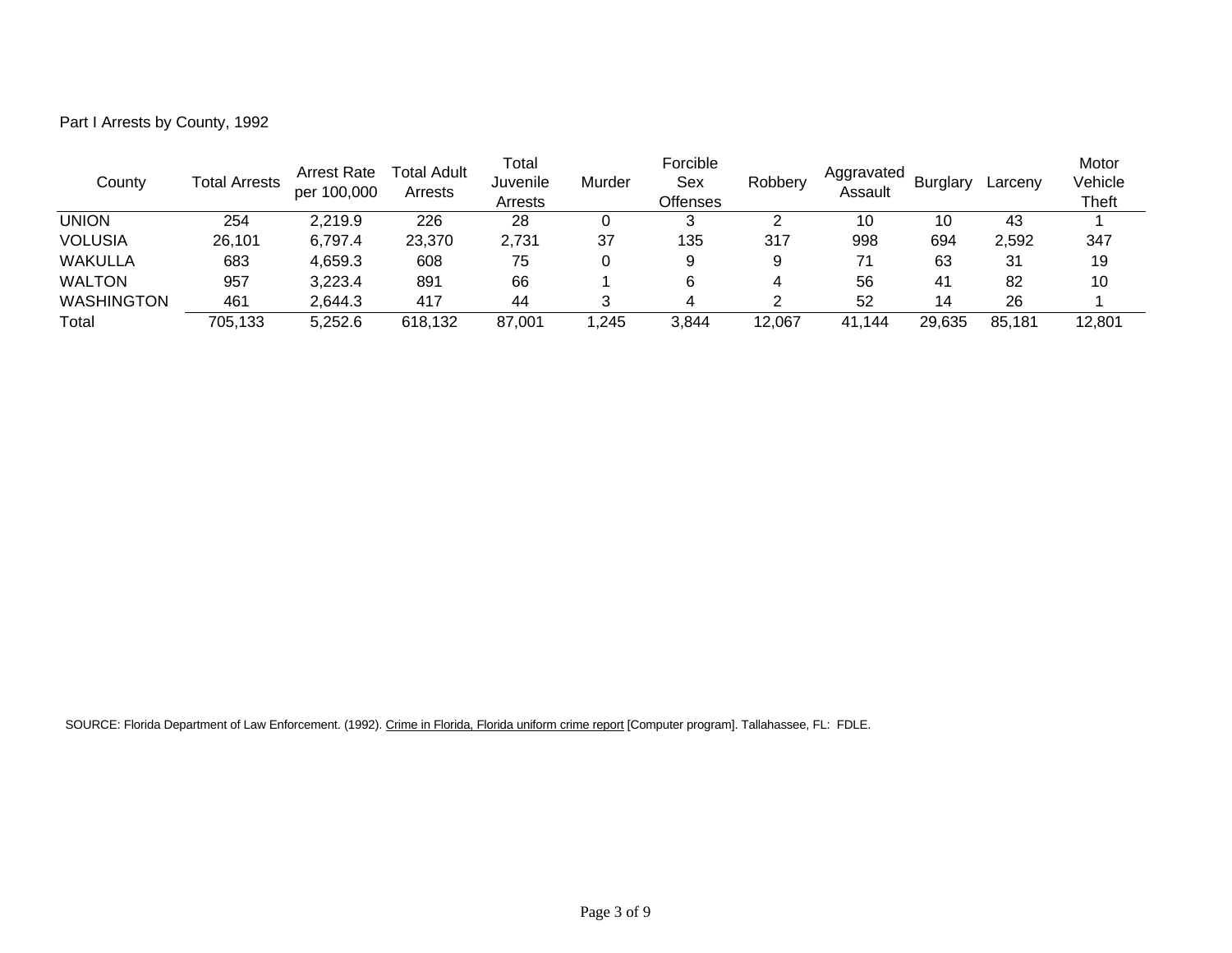Part II Arrests by County, 1992

| County              | Manslaughter | Kidnap/<br>Abduction | Arson          | Simple<br>Assault | Drug<br>Narcotic:<br>Sale | Drug<br>Narcotic:<br>Possession | <b>Bribery</b> | Embezzlement   | Fraud          | Counterfeit/<br>Forgery | Extortion/<br>Blackmail |
|---------------------|--------------|----------------------|----------------|-------------------|---------------------------|---------------------------------|----------------|----------------|----------------|-------------------------|-------------------------|
| <b>ALACHUA</b>      |              | 21                   | 13             | 411               | 176                       | 694                             | 0              |                | 506            | 52                      | 4                       |
| <b>BAKER</b>        | 0            |                      | 2              | 36                | 14                        | 39                              | 0              | 2              | 5              | 10                      | O                       |
| <b>BAY</b>          | 2            | 8                    | 6              | 478               | 114                       | 418                             | 2              | 15             | 84             | 48                      |                         |
| <b>BRADFORD</b>     | 0            | 4                    | 1              | 29                | 24                        | 22                              | 0              | 0              | 11             | 4                       |                         |
| <b>BREVARD</b>      | 2            | 15                   | 16             | 1,299             | 364                       | 1,640                           | 0              | 12             | 208            | 209                     | 6                       |
| <b>BROWARD</b>      | 8            | 39                   | 51             | 3,456             | 1,645                     | 7,287                           | 7              | 37             | 662            | 607                     | 93                      |
| <b>CALHOUN</b>      | 0            | $\pmb{0}$            | 0              | 41                | 16                        | 18                              | 0              | $\mathbf 0$    | $\overline{2}$ | 6                       | 0                       |
| <b>CHARLOTTE</b>    | 0            | 0                    | 1              | 81                | 77                        | 213                             | 0              | 6              | 91             | 36                      |                         |
| <b>CITRUS</b>       |              | 9                    | 5              | 186               | 67                        | 94                              | 0              | 2              | 23             | 20                      |                         |
| <b>CLAY</b>         | 0            | 4                    | 9              | 395               | 124                       | 415                             | 0              | 4              | 56             | 22                      |                         |
| <b>COLLIER</b>      | 2            | 10                   | 4              | 392               | 145                       | 651                             | $\Omega$       | 5              | 69             | 40                      |                         |
| <b>COLUMBIA</b>     | 0            | 0                    | 1              | 60                | 70                        | 153                             | 0              | $\Omega$       | 11             | 25                      | 2                       |
| <b>DADE</b>         | 16           | 87                   | 85             | 5,041             | 3,158                     | 11,133                          | 14             | 211            | 1,116          | 611                     | 94                      |
| <b>DESOTO</b>       | 0            | $\boldsymbol{2}$     | 1              | 105               | 64                        | 47                              | 0              | 0              | 6              | 6                       | 0                       |
| <b>DIXIE</b>        | 0            | $\overline{2}$       |                | 19                | 10                        | 9                               | 0              | 0              | $\overline{2}$ | 3                       |                         |
| <b>DUVAL</b>        | 6            | 41                   | 47             | 3,056             | 683                       | 2,942                           | 2              | 271            | 270            | 489                     |                         |
| <b>ESCAMBIA</b>     |              | 26                   | 13             | 1,753             | 704                       | 937                             | $\Omega$       | $\mathbf 0$    | 318            | 121                     |                         |
| <b>FLAGLER</b>      | 0            | 0                    | 0              | 71                | 57                        | 121                             | 0              | $\overline{2}$ | 15             | 9                       |                         |
| <b>FRANKLIN</b>     | 0            | 0                    | 0              | 13                | 18                        | 9                               | 0              | 0              | 2              | 8                       |                         |
| <b>GADSDEN</b>      | 0            | $\overline{2}$       |                | 133               | 22                        | 69                              | 0              | 0              | 6              | 6                       |                         |
| <b>GILCHRIST</b>    | 0            | 0                    | 0              | 3                 | 6                         | 7                               | 0              | 2              |                | $\overline{2}$          |                         |
| <b>GLADES</b>       | 0            | 0                    |                | 24                | 4                         | 14                              | 0              |                | 5              | 3                       |                         |
| <b>GULF</b>         | ი            | 0                    |                | 17                | 9                         | 25                              | $\Omega$       | 0              | 0              | 4                       |                         |
| <b>HAMILTON</b>     |              | 0                    | 0              | 0                 | 6                         | 3                               | 0              | 0              | 0              | 0                       | 0                       |
| <b>HARDEE</b>       | 0            |                      | $\overline{c}$ | 67                | 26                        | 32                              | 0              | 0              | 5              | 8                       | U                       |
| <b>HENDRY</b>       | ი            | 4                    | 1              | 119               | 31                        | 28                              | $\Omega$       | 21             | 5              | 17                      | 2                       |
| <b>HERNANDO</b>     |              | 10                   | 16             | 397               | 126                       | 144                             | 0              | 0              | 61             | 20                      | 0                       |
| <b>HIGHLANDS</b>    |              | 3                    | 1              | 278               | 53                        | 65                              | 0              | 0              | 9              | 15                      | 0                       |
| <b>HILLSBOROUGH</b> | 10           | 73                   | 45             | 6,473             | 1,510                     | 2,805                           | 3              | 14             | 394            | 263                     | 19                      |
| <b>HOLMES</b>       | $\Omega$     | $\Omega$             | 1              | 20                | 10                        | 9                               | $\Omega$       | $\Omega$       | 3              | 11                      | $\overline{0}$          |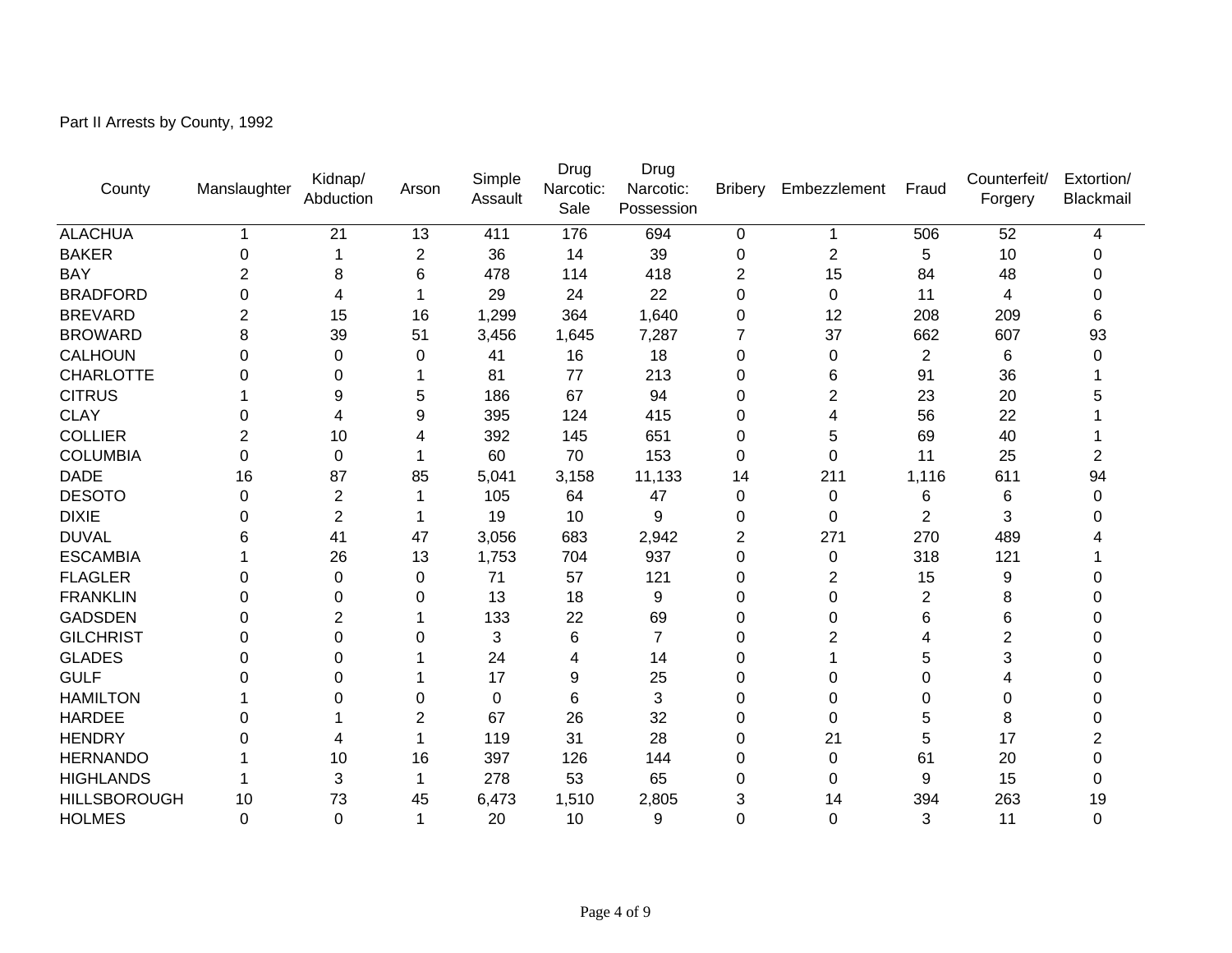Part II Arrests by County, 1992

| County              | Manslaughter   | Kidnap/<br>Abduction | Arson          | Simple<br>Assault | Drug<br>Narcotic:<br>Sale | Drug<br>Narcotic:<br>Possession | <b>Bribery</b> | Embezzlement   | Fraud    | Counterfeit/<br>Forgery | Extortion/<br>Blackmail |
|---------------------|----------------|----------------------|----------------|-------------------|---------------------------|---------------------------------|----------------|----------------|----------|-------------------------|-------------------------|
| <b>INDIAN RIVER</b> | $\overline{2}$ | $\overline{2}$       | 10             | 298               | 132                       | 318                             | 0              |                | 62       | 45                      | $\overline{2}$          |
| <b>JACKSON</b>      | 0              |                      | 1              | 165               | 6                         | 24                              | 0              | $\overline{2}$ | 9        | 9                       | 0                       |
| <b>JEFFERSON</b>    |                | $\overline{2}$       |                | 45                | 27                        | 25                              | 0              | 4              | 0        | $\overline{2}$          | 0                       |
| <b>LAFAYETTE</b>    | 0              | 0                    | 0              | 0                 | 4                         | $\overline{2}$                  | 0              | 0              |          |                         | 0                       |
| LAKE                | 0              | 6                    | 9              | 304               | 137                       | 298                             | 0              | $\overline{2}$ | 19       | 58                      | 2                       |
| LEE                 | 6              | 4                    | 6              | 367               | 249                       | 1,062                           | 0              | 47             | 36       | 64                      |                         |
| <b>LEON</b>         | 0              | 24                   | 15             | 1,024             | 115                       | 901                             | $\mathbf 0$    | 37             | 197      | 105                     | 13                      |
| LEVY                | 0              | 0                    | 2              | 43                | 42                        | 41                              | 0              | 0              | 7        | 4                       | 3                       |
| <b>LIBERTY</b>      | $\Omega$       | $\Omega$             | 0              | 7                 | 4                         | 6                               | $\Omega$       | $\Omega$       | $\Omega$ |                         | 0                       |
| <b>MADISON</b>      | 0              | 0                    | 1              | 36                | 4                         | 19                              | 1              | 21             |          | 8                       | 0                       |
| <b>MANATEE</b>      | 3              | 18                   | 11             | 1,234             | 252                       | 742                             | $\mathbf 0$    | $\mathbf 0$    | 79       | 125                     |                         |
| <b>MARION</b>       | 2              | 12                   | 6              | 522               | 125                       | 472                             | 0              | 0              | 99       | 25                      | 9                       |
| <b>MARTIN</b>       | 0              | $\Omega$             | 4              | 207               | 125                       | 471                             | 0              |                | 31       | 19                      |                         |
| <b>MONROE</b>       | 3              | 10                   | 5              | 271               | 100                       | 791                             | $\Omega$       |                | 68       | 77                      | 5                       |
| <b>NASSAU</b>       |                | 0                    | 2              | 96                | 32                        | 79                              | 0              | 9              | 8        | 16                      |                         |
| <b>OKALOOSA</b>     | 11             | 5                    | 0              | 446               | 198                       | 268                             | 0              | 3              | 56       | 59                      |                         |
| <b>OKEECHOBEE</b>   | 0              | 9                    | 6              | 166               | 37                        | 73                              | 0              | 0              | 14       | 33                      | 0                       |
| <b>ORANGE</b>       | 0              | 33                   | 18             | 3,486             | 1,520                     | 1,935                           | $\overline{2}$ | 0              | 216      | 284                     | 12                      |
| <b>OSCEOLA</b>      |                | 10                   | $\overline{2}$ | 451               | 126                       | 367                             | 0              | 0              | 38       | 23                      | 3                       |
| PALM BEACH          | 5              | 30                   | 20             | 2,161             | 1,190                     | 3,009                           | 5              | 31             | 378      | 194                     | 23                      |
| <b>PASCO</b>        | 2              | 8                    | 4              | 1,046             | 129                       | 481                             | 4              | $\Omega$       | 152      | 36                      | $\overline{2}$          |
| <b>PINELLAS</b>     | 5              | 45                   | 65             | 4,131             | 928                       | 3,796                           | 0              | 56             | 569      | 352                     | 13                      |
| <b>POLK</b>         | 13             | 58                   | 12             | 3,439             | 805                       | 1,977                           | 1              |                | 1,040    | 1,098                   | 5                       |
| <b>PUTNAM</b>       | 2              | 4                    | 11             | 163               | 186                       | 258                             | 0              |                | 18       | 32                      |                         |
| ST. JOHNS           | 2              | 3                    | 2              | 271               | 70                        | 435                             |                | 0              | 12       | 9                       | 0                       |
| <b>ST. LUCIE</b>    | $\overline{2}$ | 6                    | 8              | 3                 | 352                       | 583                             | 0              | 4              | 258      | 60                      | 12                      |
| <b>SANTA ROSA</b>   | 0              | $\overline{2}$       | $\overline{2}$ | 331               | 44                        | 184                             |                | 0              | 26       | 17                      | 0                       |
| <b>SARASOTA</b>     |                | 10                   | 16             | 241               | 213                       | 1,145                           | 0              |                | 136      | 203                     | 6                       |
| <b>SEMINOLE</b>     | 2              | 17                   | 9              | 1,076             | 416                       | 714                             |                | 15             | 116      | 94                      | 12                      |
| <b>SUMTER</b>       | 0              | $\mathbf 0$          | $\Omega$       | 99                | 59                        | 69                              | 0              |                | 16       | $\mathbf 0$             | $\mathbf 0$             |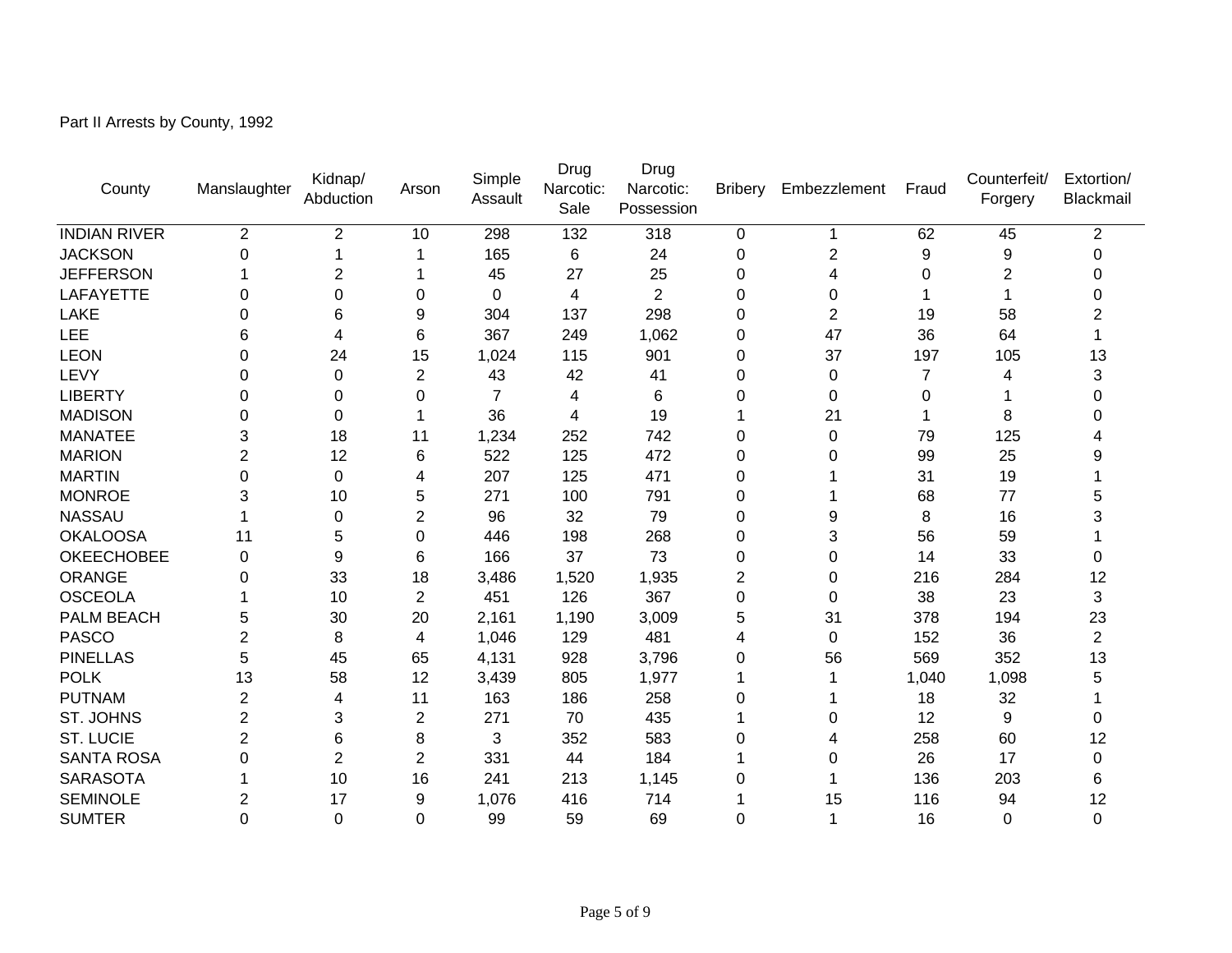| Part II Arrests by County, 1992 |  |  |
|---------------------------------|--|--|
|---------------------------------|--|--|

| County            | Manslaughter | Kidnap/<br>Abduction | Arson | Simple<br>Assault | Drug<br>Narcotic:<br>Sale | Drug<br>Narcotic:<br>Possession | <b>Bribery</b> | Embezzlement | Fraud | Counterfeit/<br>Forgery | Extortion/<br>Blackmail |
|-------------------|--------------|----------------------|-------|-------------------|---------------------------|---------------------------------|----------------|--------------|-------|-------------------------|-------------------------|
| <b>SUWANNEE</b>   |              |                      | ⌒     | 53                | 27                        | 22                              |                |              | 4     | 8                       |                         |
| <b>TAYLOR</b>     |              |                      |       | 121               | 45                        | 24                              |                |              | 6     | 6                       |                         |
| <b>UNION</b>      |              |                      |       | 10                |                           | 10                              |                |              | ົ     |                         |                         |
| <b>VOLUSIA</b>    |              | 17                   | 17    | 1,979             | 532                       | 2,369                           |                | 160          | 286   | 244                     | 13                      |
| <b>WAKULLA</b>    |              |                      | 5     | 5                 | 17                        |                                 |                | ∠            |       |                         |                         |
| <b>WALTON</b>     |              |                      |       | 80                | 24                        | 36                              |                |              | 15    |                         |                         |
| <b>WASHINGTON</b> |              |                      |       |                   | 6                         | 25                              |                |              | 3     | 10                      |                         |
| Total             | 119          | 704                  | 599   | 48,837            | 17,611                    | 53,083                          | 44             | 1,012        | 7,928 | 6,014                   | 379                     |

SOURCE: Florida Department of Law Enforcement. (1992). Crime in Florida, Florida uniform crime report [Computer program]. Tallahassee, FL: FDLE.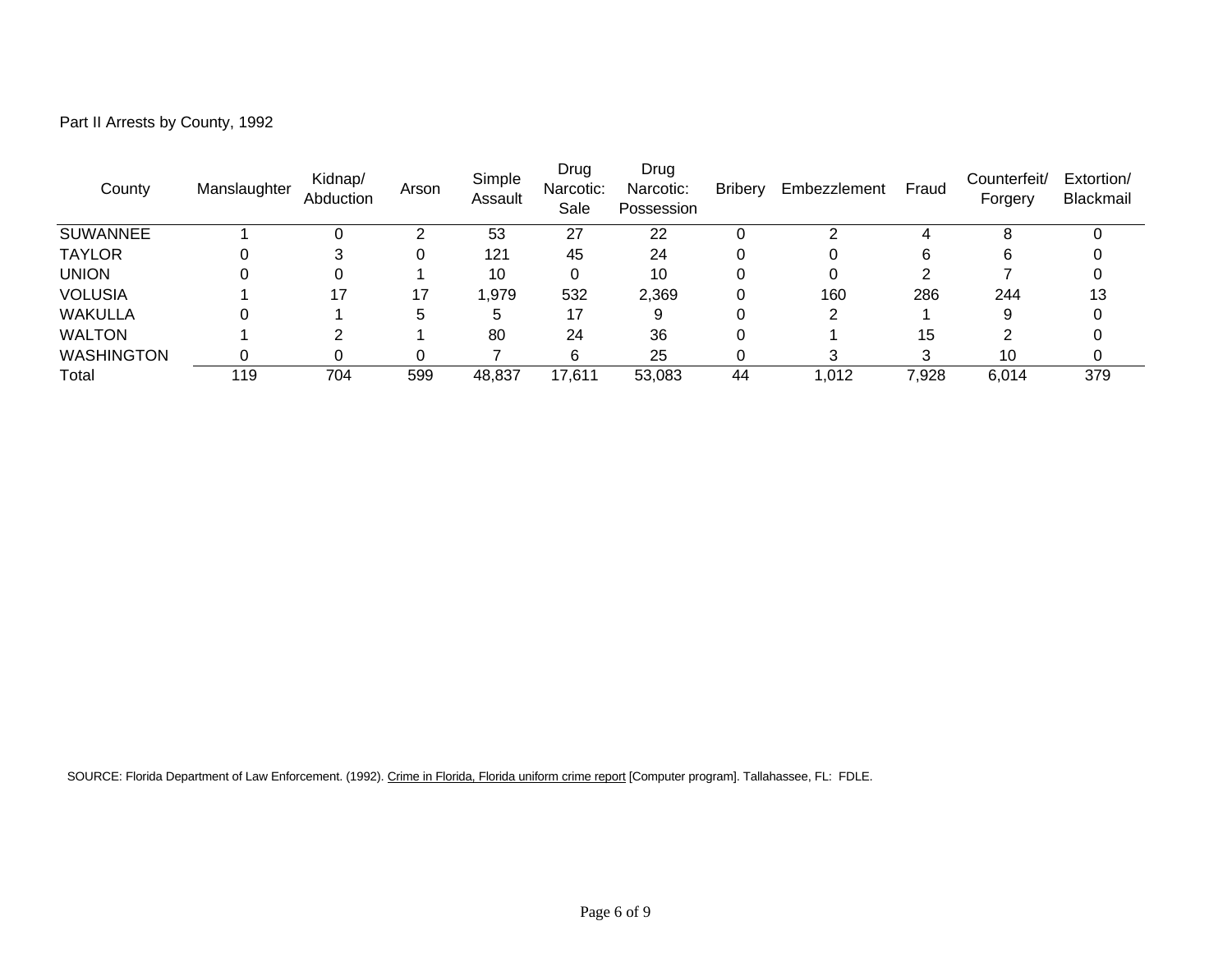| County              | Intimidation   | Prostitution/<br>Commercialized<br>Sex | Non-Forcible<br><b>Sex Offenses</b> | Stolen Property:<br>Buy/Sell/Receive | <b>DUI</b> | Destruction/Damage/<br>Vandalism | Gambling       | Weapon<br>Violations | Liquor Law<br>Violations | Miscellaneous |
|---------------------|----------------|----------------------------------------|-------------------------------------|--------------------------------------|------------|----------------------------------|----------------|----------------------|--------------------------|---------------|
| <b>ALACHUA</b>      | 52             | 5                                      | 20                                  | 25                                   | 186        | 35                               | 0              | 55                   | 139                      | 1,968         |
| <b>BAKER</b>        | 13             | 0                                      | 3                                   | 15                                   | 31         | 10                               | 0              | 13                   | 65                       | 313           |
| <b>BAY</b>          | 46             | 5                                      | 27                                  | 29                                   | 341        | 96                               | $\overline{2}$ | 102                  | 965                      | 4,923         |
| <b>BRADFORD</b>     | 4              | $\Omega$                               | 4                                   | $\overline{7}$                       | 72         | 5                                | 0              | 21                   | 12                       | 147           |
| <b>BREVARD</b>      | 94             | 164                                    | 101                                 | 71                                   | 1,602      | 84                               | $\overline{2}$ | 205                  | 710                      | 12,412        |
| <b>BROWARD</b>      | 390            | 984                                    | 319                                 | 1,215                                | 4,090      | 476                              | 122            | 888                  | 1,207                    | 13,673        |
| <b>CALHOUN</b>      | 12             | 0                                      | $\overline{2}$                      | 3                                    | 28         | 5                                | 0              | 6                    | 0                        | 64            |
| <b>CHARLOTTE</b>    | 68             | 0                                      | 10                                  | 52                                   | 397        | 6                                | 0              | 11                   | 30                       | 1,587         |
| <b>CITRUS</b>       | 10             | 2                                      | 6                                   | 14                                   | 187        | 35                               | 0              | 25                   | 59                       | 1,506         |
| <b>CLAY</b>         | 58             | 3                                      | 52                                  | 50                                   | 384        | 70                               |                | 72                   | 131                      | 1,896         |
| <b>COLLIER</b>      | 9              | 8                                      | 66                                  | 47                                   | 1,391      | 40                               | 2              | 104                  | 171                      | 3,530         |
| <b>COLUMBIA</b>     | 4              |                                        | 25                                  | 11                                   | 167        | 18                               | 3              | 32                   | 42                       | 793           |
| <b>DADE</b>         | 4,370          | 1,139                                  | 609                                 | 1,464                                | 8,789      | 750                              | 381            | 1,900                | 8,244                    | 45,743        |
| <b>DESOTO</b>       | 24             | 0                                      | 5                                   | 10                                   | 84         | 17                               | 3              | 22                   | 12                       | 238           |
| <b>DIXIE</b>        | 15             | $\Omega$                               | $\Omega$                            | $\Omega$                             | 26         | 5                                | 0              | 6                    | 1                        | 341           |
| <b>DUVAL</b>        | 186            | 636                                    | 151                                 | 146                                  | 3,294      | 198                              | 86             | 796                  | 605                      | 12,708        |
| <b>ESCAMBIA</b>     | 349            | 170                                    | 239                                 | 103                                  | 890        | 193                              | 31             | 168                  | 292                      | 6,608         |
| <b>FLAGLER</b>      | 16             | 0                                      | 7                                   | 38                                   | 214        | 10                               | 0              | 16                   | 36                       | 136           |
| <b>FRANKLIN</b>     | 6              | $\Omega$                               | 0                                   | 5                                    | 19         | 4                                | 0              | 0                    |                          | 170           |
| <b>GADSDEN</b>      | $\overline{2}$ | 3                                      | 6                                   | $\overline{2}$                       | 76         | 24                               | 9              | 9                    | 9                        | 419           |
| <b>GILCHRIST</b>    |                | 2                                      | 3                                   | 6                                    | 32         | 3                                | 0              | 2                    | 6                        | 186           |
| <b>GLADES</b>       | 3              | $\Omega$                               | 9                                   |                                      | 25         | 0                                | 0              | 4                    | 18                       | 232           |
| <b>GULF</b>         | 7              | $\Omega$                               |                                     |                                      | 32         | 6                                | 0              | 6                    | 2                        | 238           |
| <b>HAMILTON</b>     |                | 0                                      | Ω                                   | 0                                    | 37         | 0                                | 0              | 0                    |                          | 93            |
| <b>HARDEE</b>       | 9              | 0                                      |                                     | $\overline{2}$                       | 66         | 13                               | 0              | 26                   | 15                       | 241           |
| <b>HENDRY</b>       | 11             | 2                                      | 6                                   | 8                                    | 89         | 11                               | 0              | 28                   | 13                       | 1,011         |
| <b>HERNANDO</b>     | 16             | 0                                      | 24                                  | 12                                   | 344        | 56                               | 0              | 40                   | 65                       | 955           |
| <b>HIGHLANDS</b>    | 19             | 2                                      | 14                                  | 9                                    | 184        | 26                               |                | 45                   | 124                      | 1,988         |
| <b>HILLSBOROUGH</b> | 106            | 834                                    | 260                                 | 163                                  | 2,593      | 566                              | 26             | 650                  | 894                      | 13,957        |
| <b>HOLMES</b>       | 6              | 0                                      | $\overline{c}$                      | 10                                   | 44         | 10                               | 0              | 2                    | 21                       | 137           |
| <b>INDIAN RIVER</b> | 10             | 5                                      | 37                                  | 19                                   | 378        | 48                               |                | 43                   | 87                       | 2,331         |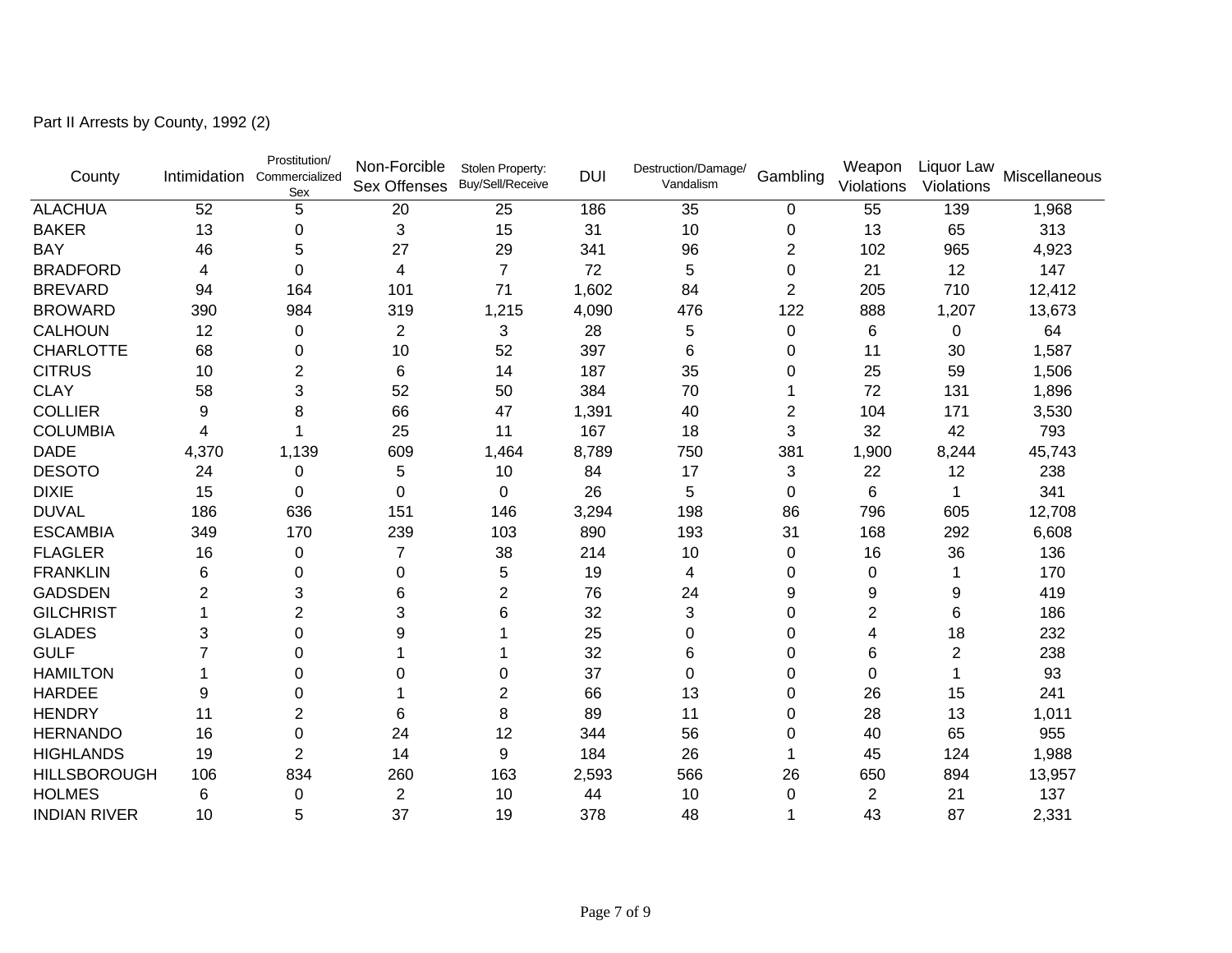|  |  |  | Part II Arrests by County, 1992 (2) |  |  |
|--|--|--|-------------------------------------|--|--|
|--|--|--|-------------------------------------|--|--|

| County            |             | Prostitution/<br>Intimidation Commercialized<br>Sex | Non-Forcible<br><b>Sex Offenses</b> | Stolen Property:<br>Buy/Sell/Receive | <b>DUI</b> | Destruction/Damage/<br>Vandalism | Gambling       | Weapon<br>Violations | Liquor Law<br>Violations | Miscellaneous |
|-------------------|-------------|-----------------------------------------------------|-------------------------------------|--------------------------------------|------------|----------------------------------|----------------|----------------------|--------------------------|---------------|
| <b>JACKSON</b>    | 11          | 0                                                   | 8                                   | 6                                    | 74         | 4                                | 0              | 13                   |                          | 397           |
| <b>JEFFERSON</b>  | 6           | 0                                                   | 4                                   |                                      | 28         | 15                               | 0              | 15                   |                          | 148           |
| <b>LAFAYETTE</b>  | $\mathbf 0$ | $\Omega$                                            | $\overline{2}$                      | 0                                    | 9          | $\overline{2}$                   | $\Omega$       | 1                    | 4                        | 79            |
| <b>LAKE</b>       | 47          | 14                                                  | 26                                  | 31                                   | 548        | 66                               | 2              | 43                   | 187                      | 1,891         |
| LEE               | 149         | 62                                                  | 22                                  | 35                                   | 1,748      | 47                               | $\mathbf 0$    | 189                  | 408                      | 3,538         |
| <b>LEON</b>       | 49          | 18                                                  | 79                                  | 45                                   | 169        | 212                              | 6              | 192                  | 456                      | 3,986         |
| LEVY              | 4           | 0                                                   | $\overline{2}$                      |                                      | 94         | 8                                | $\Omega$       | 2                    | 10                       | 480           |
| <b>LIBERTY</b>    | $\mathbf 0$ | 0                                                   |                                     | 0                                    | 11         | 4                                | 0              | 0                    | 5                        | 126           |
| <b>MADISON</b>    | 3           | 0                                                   |                                     | 2                                    | 35         | 5                                | 0              | 10                   | 9                        | 330           |
| <b>MANATEE</b>    | 242         | 59                                                  | 61                                  | 141                                  | 743        | 62                               | 5              | 153                  | 80                       | 7,026         |
| <b>MARION</b>     | 19          | 3                                                   | 45                                  | 67                                   | 428        | 130                              | $\mathbf 0$    | 108                  | 149                      | 6,068         |
| <b>MARTIN</b>     | 6           | 10                                                  | 12                                  | 21                                   | 830        | 17                               | 17             | 23                   | 332                      | 1,064         |
| <b>MONROE</b>     | 181         | 40                                                  | 54                                  | 87                                   | 622        | 33                               | 6              | 68                   | 714                      | 4,649         |
| <b>NASSAU</b>     | 32          | 0                                                   |                                     | 16                                   | 139        | 30                               | $\Omega$       | 26                   | 83                       | 756           |
| <b>OKALOOSA</b>   | 59          | 0                                                   | 20                                  | 32                                   | 306        | 83                               | 0              | 44                   | 58                       | 2,344         |
| <b>OKEECHOBEE</b> | 84          | 2                                                   | 20                                  | 10                                   | 214        | 25                               | 0              | 17                   | 17                       | 1,115         |
| <b>ORANGE</b>     | 767         | 785                                                 | 135                                 | 1,585                                | 2,003      | 144                              | 5              | 504                  | 753                      | 21,415        |
| <b>OSCEOLA</b>    | 17          | 38                                                  | 15                                  | 16                                   | 601        | 25                               | 8              | 74                   | 94                       | 1,147         |
| <b>PALM BEACH</b> | 278         | 1,084                                               | 261                                 | 349                                  | 1,888      | 289                              | 81             | 578                  | 2,669                    | 23,386        |
| <b>PASCO</b>      | 132         | 9                                                   | 114                                 | 57                                   | 1,668      | 89                               | 0              | 88                   | 51                       | 3,712         |
| <b>PINELLAS</b>   | 341         | 306                                                 | 218                                 | 445                                  | 3,567      | 354                              | 58             | 552                  | 2,353                    | 7,205         |
| <b>POLK</b>       | 1,328       | 269                                                 | 72                                  | 174                                  | 2,047      | 166                              | 22             | 386                  | 680                      | 7,001         |
| <b>PUTNAM</b>     | 16          | $\overline{2}$                                      | 24                                  | 14                                   | 242        | 8                                | 3              | 35                   | 13                       | 1,771         |
| ST. JOHNS         | 54          | 0                                                   | 6                                   | 30                                   | 334        | 11                               | 0              | 13                   | 61                       | 968           |
| <b>ST. LUCIE</b>  | 212         | 67                                                  | 62                                  | 37                                   | 604        | 46                               | 31             | 99                   | 53                       | 3,384         |
| <b>SANTA ROSA</b> | 24          | $\Omega$                                            | 17                                  | 19                                   | 220        | 10                               | 0              | 28                   | 137                      | 1,641         |
| <b>SARASOTA</b>   | 150         | 163                                                 | 99                                  | 68                                   | 1,254      | 94                               | 7              | 142                  | 310                      | 8,945         |
| <b>SEMINOLE</b>   | 203         | 53                                                  | 96                                  | 58                                   | 1,001      | 57                               | 2              | 99                   | 130                      | 6,139         |
| <b>SUMTER</b>     | 6           | 0                                                   | 3                                   | 6                                    | 69         | 8                                | $\overline{2}$ | 12                   | 26                       | 208           |
| SUWANNEE          | 3           |                                                     | 8                                   | 8                                    | 114        | 13                               | $\Omega$       | 15                   | 6                        | 283           |
| <b>TAYLOR</b>     | 12          | 0                                                   |                                     | 4                                    | 65         | 11                               | 0              | 8                    | 16                       | 330           |